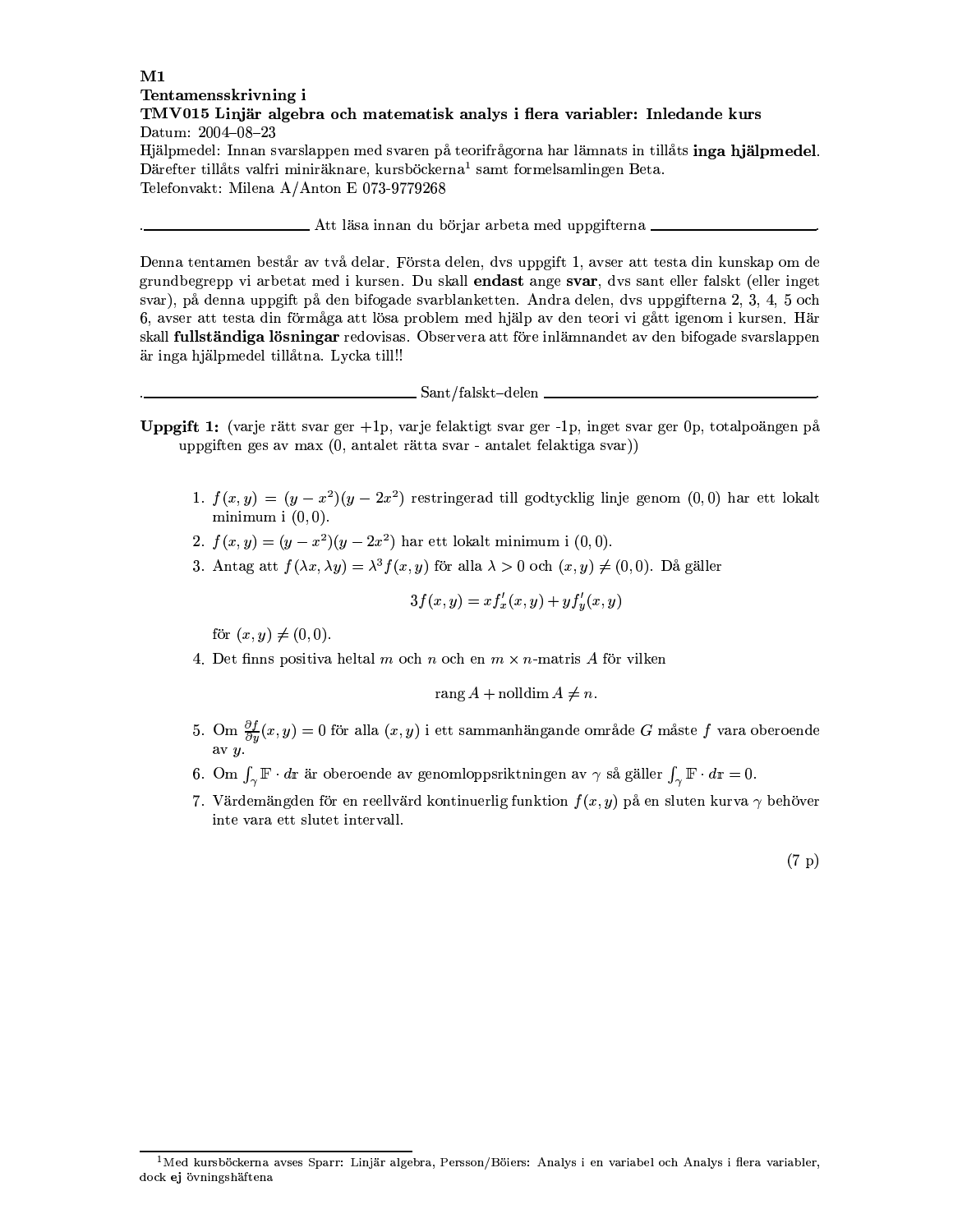**Uppgift 2:** Bestäm de reella tal  $\alpha$  för vilka rangen för  $A(\alpha)$  och dimensionen för nollrummet för  $A(\alpha)$  är lika, där

$$
A(\alpha) = \begin{bmatrix} 1 & 0 & 1 & 2 \\ 2 & 1 & 3 & 5 \\ -2 & 3 & 1 & \alpha \end{bmatrix}.
$$
 (6 p)

## Uppgift 3:

1. Beräkna tangentplanet till nivåytan

$$
\sin z + xyz = 0
$$

i punkten  $(0,0,\pi)$ .

2. Beräkna Taylorpolynomet av andra ordningen i  $(0,0)$  till funktionen  $z(x,y)$  som uppfyller

$$
\sin z + xyz = 0
$$

$$
med z(0,0) = \pi.
$$

 $(3+3 p)$ 

**Uppgift 4:** Låt  $f = f(u, v)$  vara en reellvärd differentierbar funktion som uppfyller villkoren

$$
f(0,0) = 0, f'_u(0,0) = f'_v(0,0) = 1.
$$

Beräkna

$$
\frac{d}{dx} f(\frac{\sin x}{2}, f(x, x^2))
$$

för  $x=0$ .

 $(6 p)$ 

Uppgift 5: Bestäm största och minsta värdet av

 $f(x, y, z) = 4 - z$ 

på den ellips som ges som skärningen mellan cylindern  $x^2 + y^2 = 8$  och planet  $x + y + z = 1$ .

 $(5\;p)$ 

**Uppgift 6:** Beräkna längden av kurvan  $r = a(1 + \cos \theta)$ , där  $(r, \theta)$  är polära koordinater och  $a \in \mathbb{R}$ .

 $(5 p)$